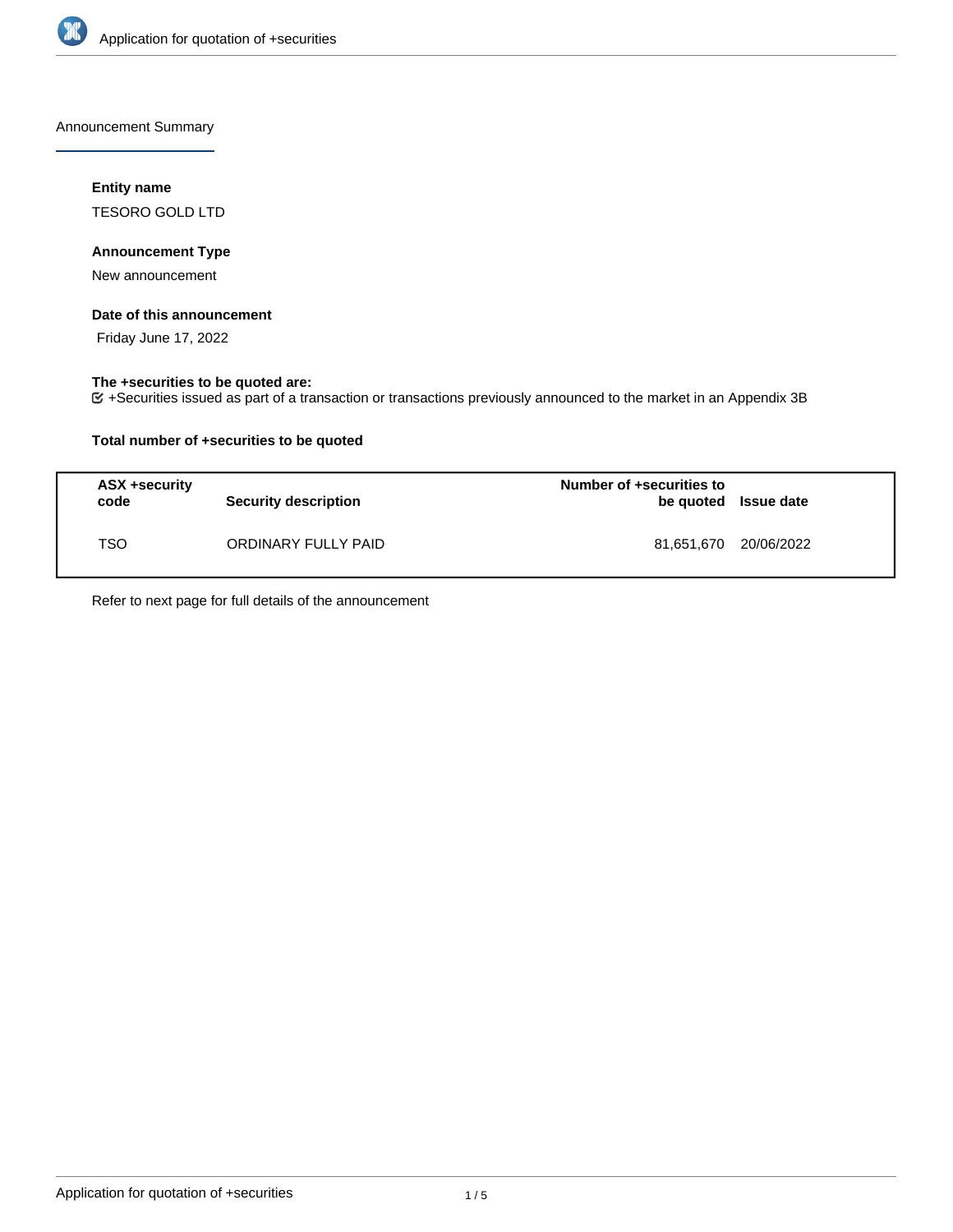

Part 1 - Entity and announcement details

## **1.1 Name of entity**

TESORO GOLD LTD

We (the entity named above) apply for +quotation of the following +securities and agree to the matters set out in Appendix 2A of the ASX Listing Rules.

**1.2 Registered number type** ABN

**Registration number** 91106854175

**1.3 ASX issuer code** TSO

**1.4 The announcement is**

New announcement

### **1.5 Date of this announcement**

17/6/2022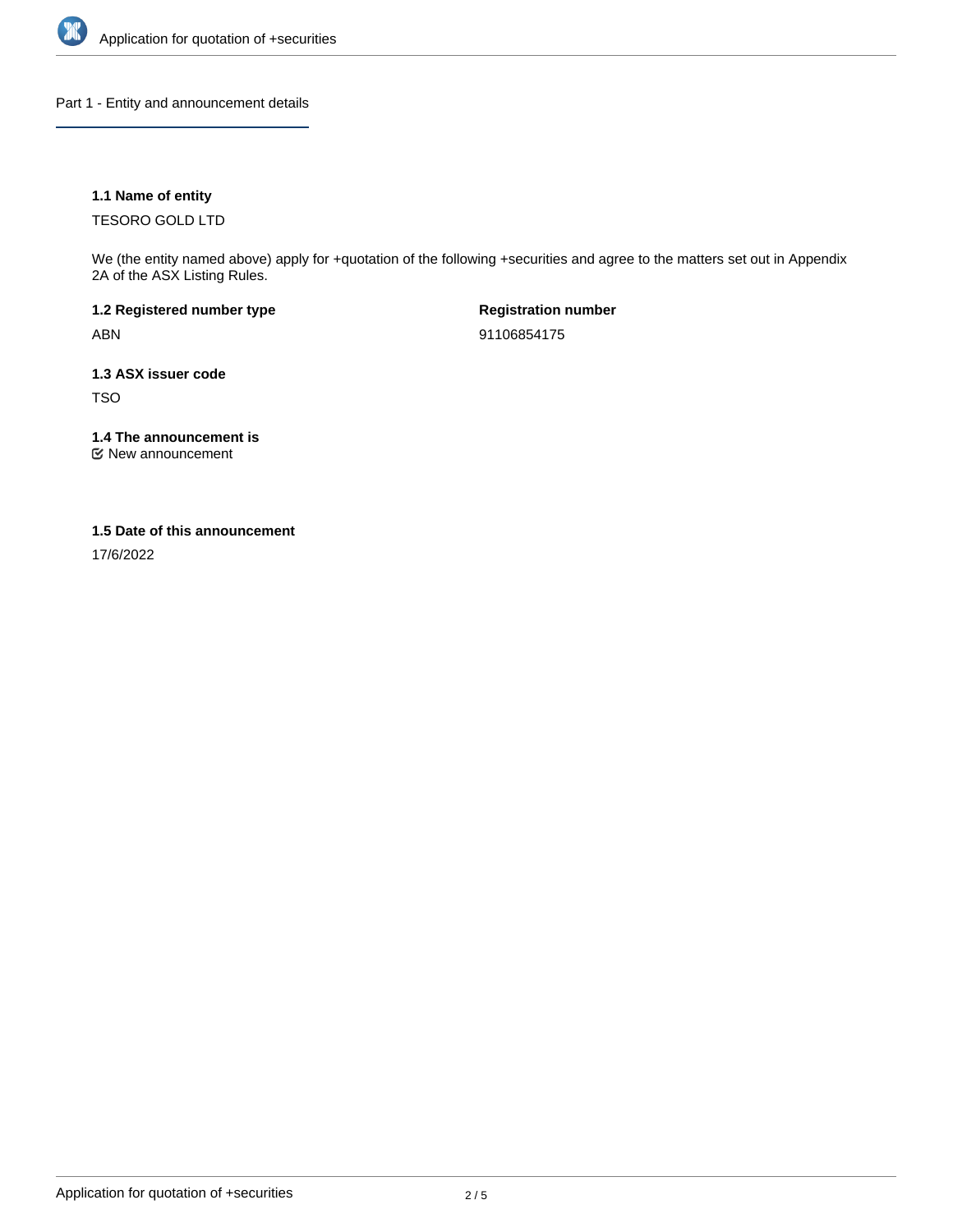

## Part 2 - Type of Issue

#### **2.1 The +securities to be quoted are:**

+Securities issued as part of a transaction or transactions previously announced to the market in an Appendix 3B

#### **Previous Appendix 3B details:**

| <b>Announcement Date and</b><br>Time | <b>Announcement Title</b>                    | Selected Appendix 3B to submit quotation<br>reguest |
|--------------------------------------|----------------------------------------------|-----------------------------------------------------|
| 14-Jun-2022 09:59                    | New - Proposed issue of securities -<br>TSO. | A placement or other type of issue                  |

# **2.3a.2 Are there any further issues of +securities yet to take place to complete the transaction(s) referred to in the Appendix 3B?**

Yes

### **2.3a.3 Please provide details of the further issues of +securities yet to take place to complete the transaction(s) referred to in the Appendix 3B**

62,989,502 Options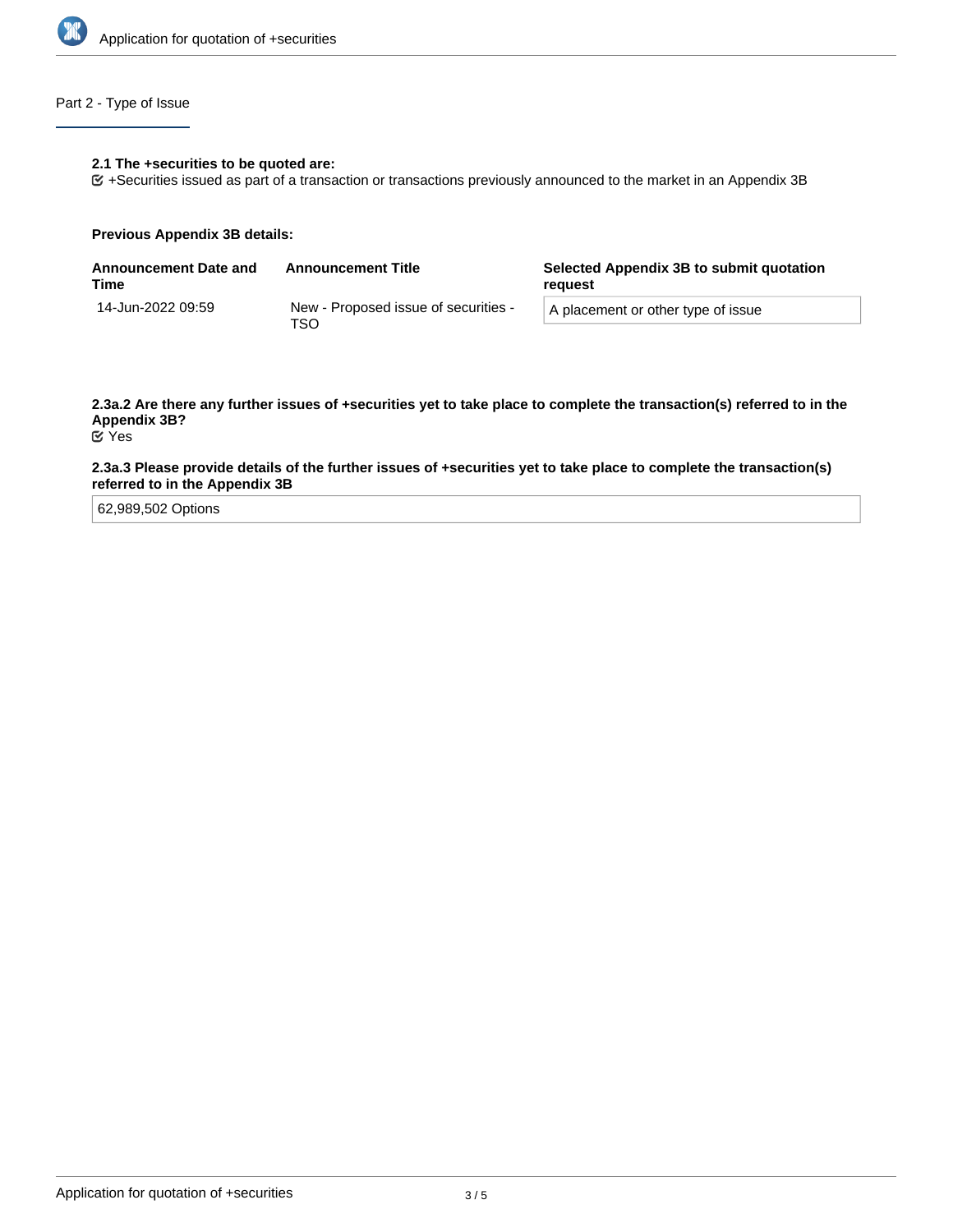

Part 3A - number and type of +securities to be quoted where issue has previously been notified to ASX in an Appendix 3B

## Placement Details

**ASX +security code and description** TSO : ORDINARY FULLY PAID

**Issue date** 20/6/2022

Issue details

**Number of +securities to be quoted** 81,651,670 **Are the +securities being issued for a cash consideration? In what currency is the cash consideration being paid?** AUD - Australian Dollar **What is the issue price per +security?** AUD 0.06000000 Yes

**Any other information the entity wishes to provide about the +securities to be quoted**